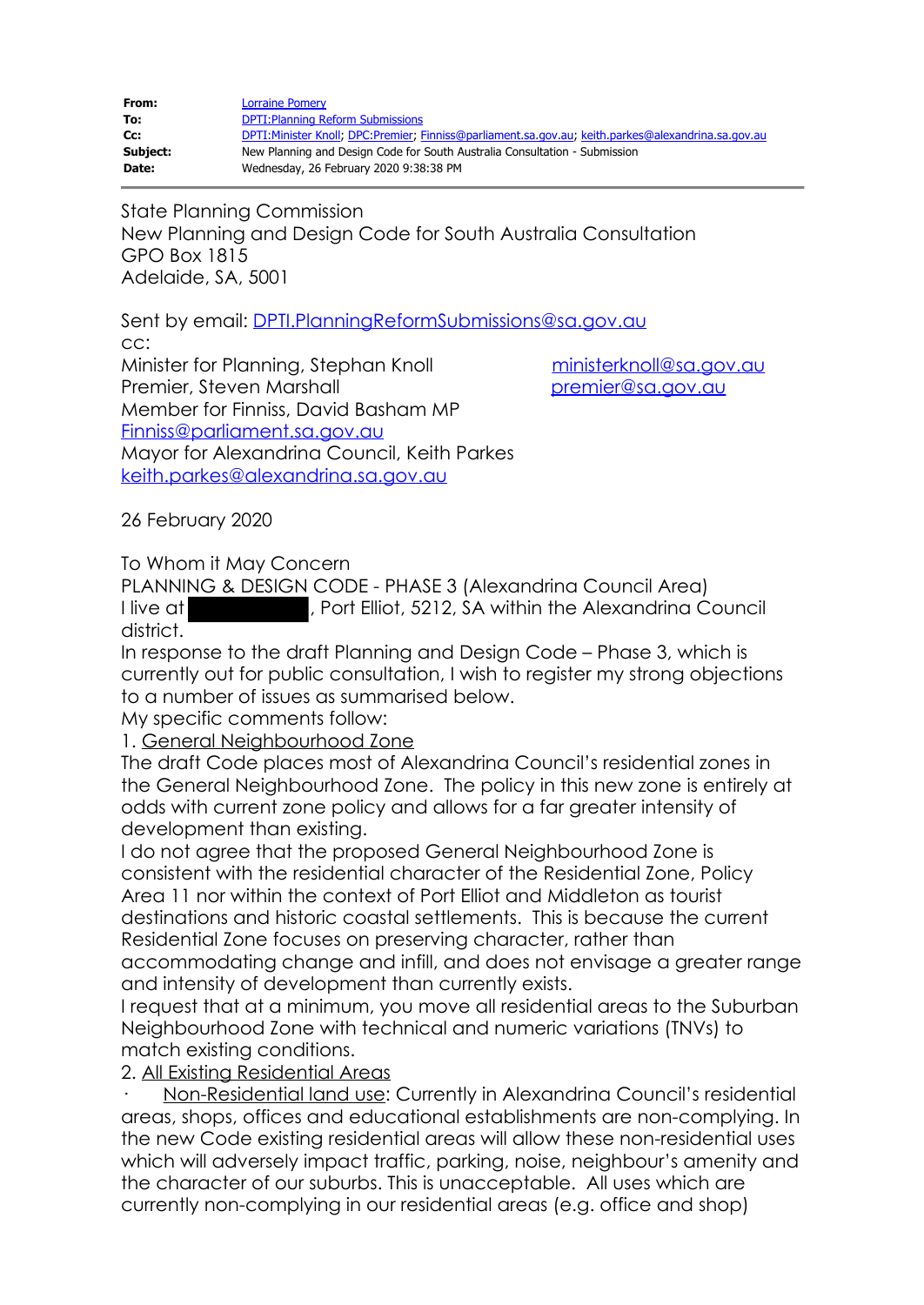should be "restricted development".

· Siting and Setbacks: Under the Code, building setbacks from side and rear boundaries will noticeably decrease, particularly at upper levels. This is unacceptable and will severely impact amenity and privacy in Port Elliot. Existing siting, setback and floor area criteria should be maintained throughout all our residential areas.

· Density and Allotment Sizes: I do not agree with decreasing existing minimum allotment sizes and frontage widths. It is important that current minimum allotment sizes, heights and frontage widths match existing. 3. Historic Area Statement

The lack of identification of Contributory Items in the Code, by either a map or list of addresses, will create uncertainty and confusion for owners, prospective buyers, neighbours and developers. I do not agree with removing protection and lack of inclusion of all Contributory Items. Existing protections and clear spatial identification of Contributory Items on a map should be retained.

I have specific concerns with regards to the Port Elliot Historic Area Statement O2406 (Alex 5) and the Middleton Historic Area Statement O2406 (Alex 3), as follows:

the generic introduction makes no reference to the Historic Area Overlay being described, so that no context is provided about the historic background and development pattern, nor our townships' heritage values,

the map provided is grossly basic without any detail such as street layouts/ subdivision patterns, already listed local and state heritage places,

· there is inconsistency in mapping style of the proposed Historic Areas. Alexandrina Council's existing Development Plan maps are far better, and should and could be adapted to replace the minimal, inadequate mapping provided,

· the Historic Area Statement table has no title and no headings apart from "Eras and Themes", and it is not clear what is the function of the table? This needs to be clarified for it to make sense,

it would appear that the development objectives and/or policies have been omitted from the new Code, which will result in very minimal, vague and subjective guidance with regards to future development in in our townships, and

· I found the terminology used in the Code in relation to heritage difficult to follow and quite inconsistent, with terms being used interchangeably.

4. Public Notification

I do not agree with the removal of public notification to neighbours for all proposed development, nor the removal of right of response and appeal. The Code should reflect Alexandrina Council's current Development Plan policy with respect to the notification of neighbours and the public.

5. Impact on Infrastructure and Essential Services

I am concerned that the potential rate and intensity of new development which will be facilitated through the proposed Code policies, could place existing CWMS infrastructure, especially roads and stormwater systems, under stress.

6. Tree Canopy and Climate Resilience

The draft Code facilitates larger developments and the easier removal of trees on both private and public land. This will result in a a significant